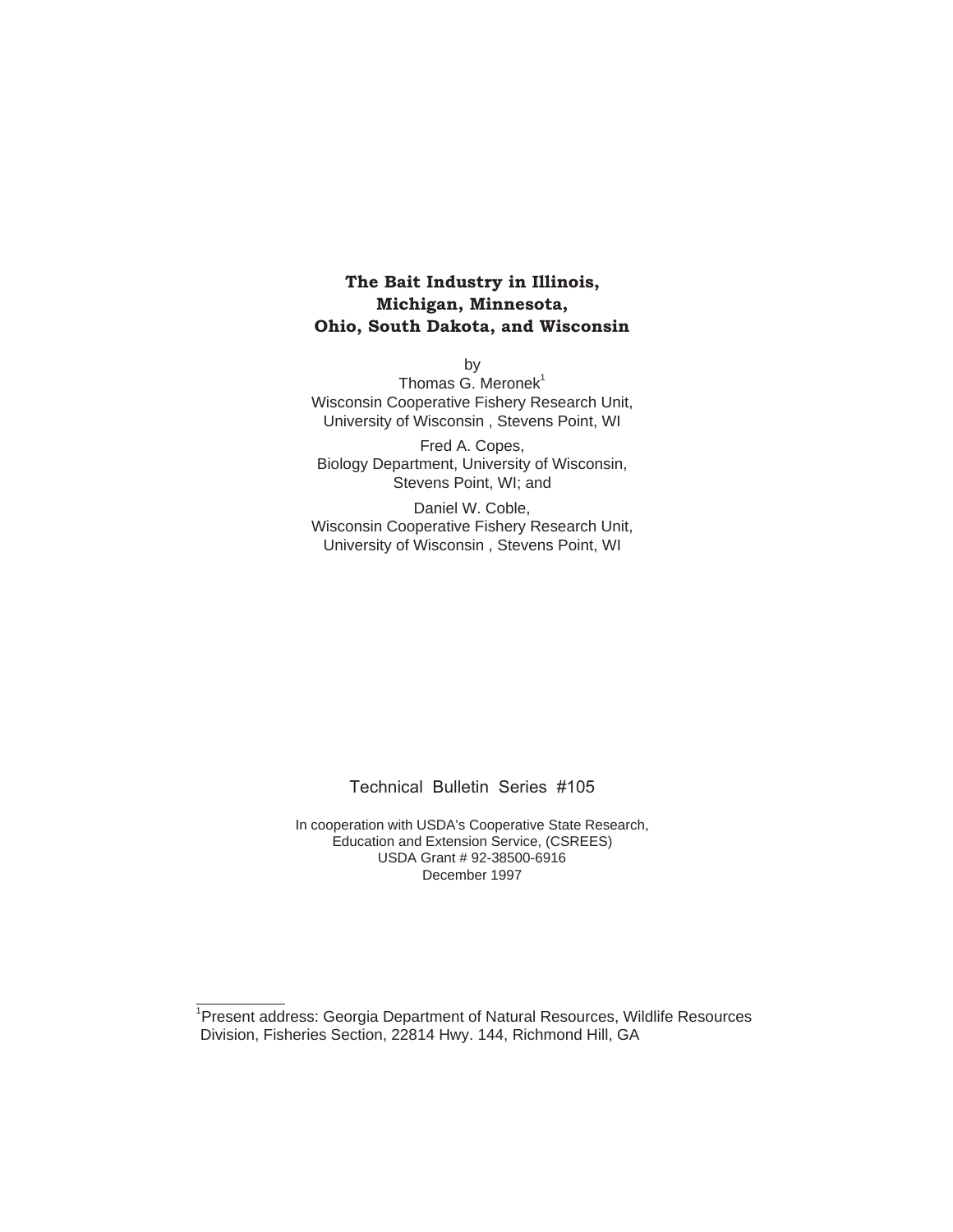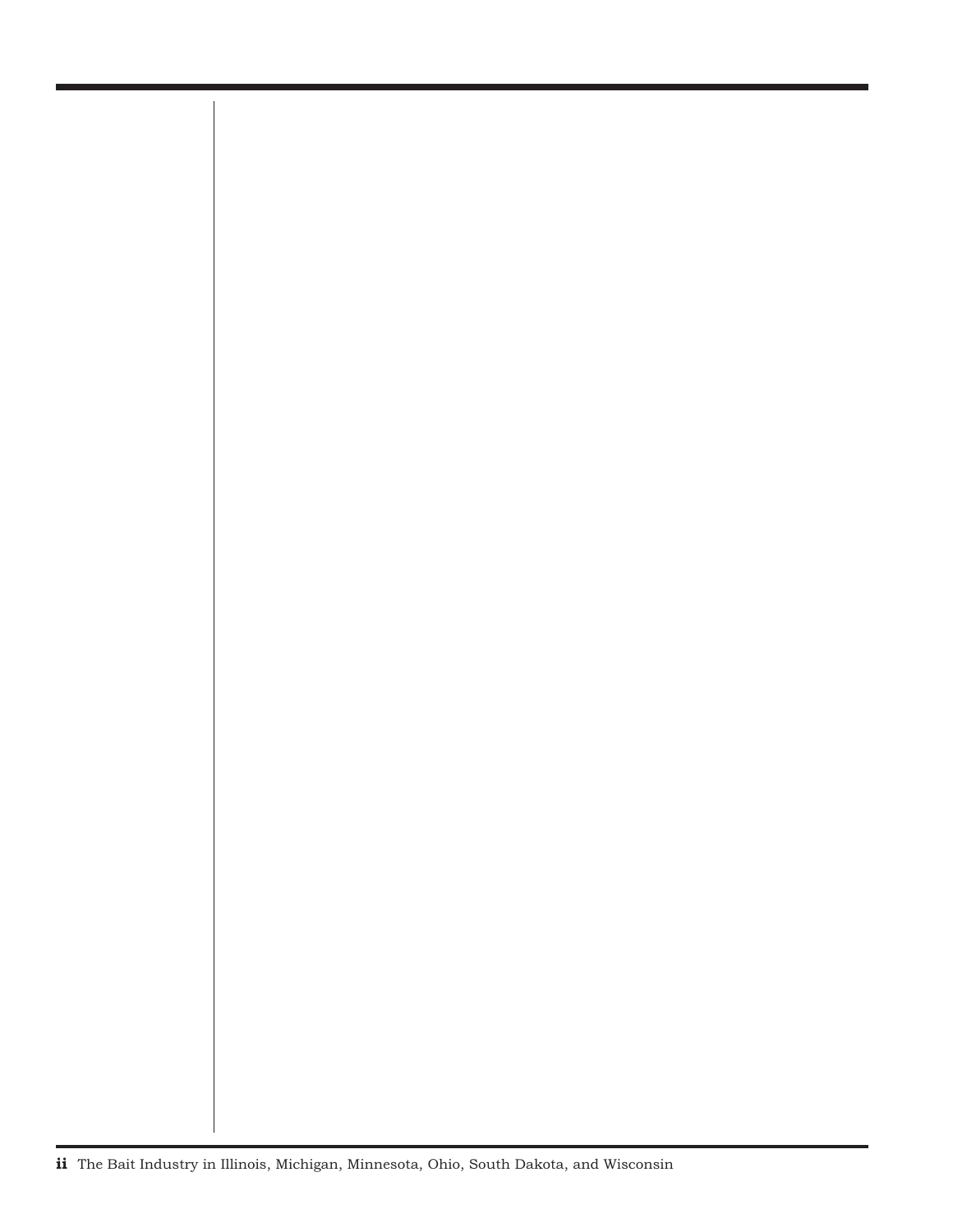## **Contents**

| iv |
|----|
|    |
|    |
|    |
|    |
|    |
|    |
|    |
|    |
|    |
|    |
|    |
|    |
|    |
|    |
|    |
|    |
|    |
|    |
|    |
|    |
|    |
|    |
|    |
|    |
|    |
|    |
|    |
|    |
|    |
|    |
| 7  |
|    |

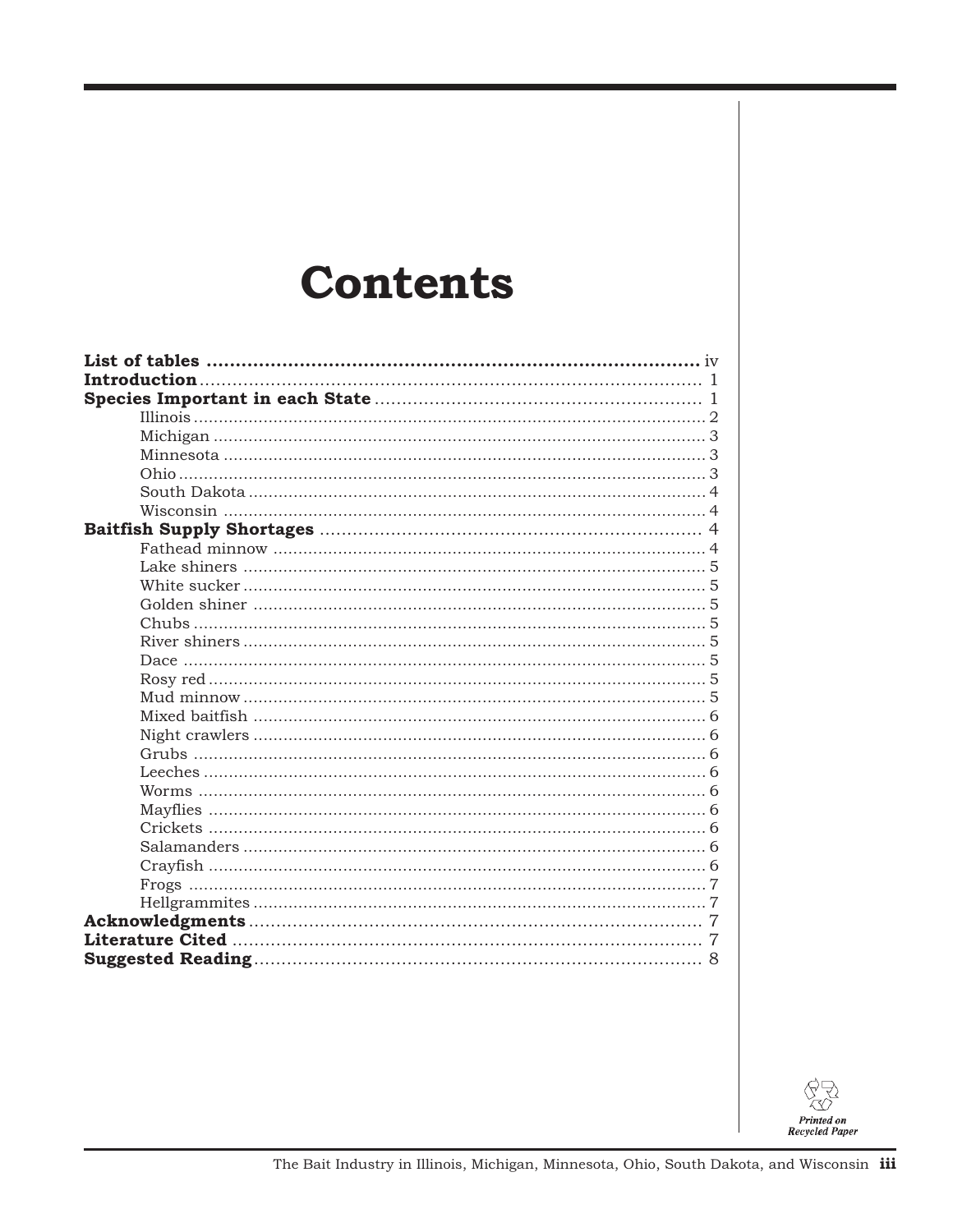# **List of Tables**

| Table 1. Units for various species of baitfish and non-fish baits. |  |
|--------------------------------------------------------------------|--|
| Table 2. Volume (gallons) of baitfish sold in Illinois, Michigan,  |  |
|                                                                    |  |

|  | Table 3. Quantity (million dozens) of non-fish bait sold in Illinois, Michigan, |  |  |
|--|---------------------------------------------------------------------------------|--|--|
|  |                                                                                 |  |  |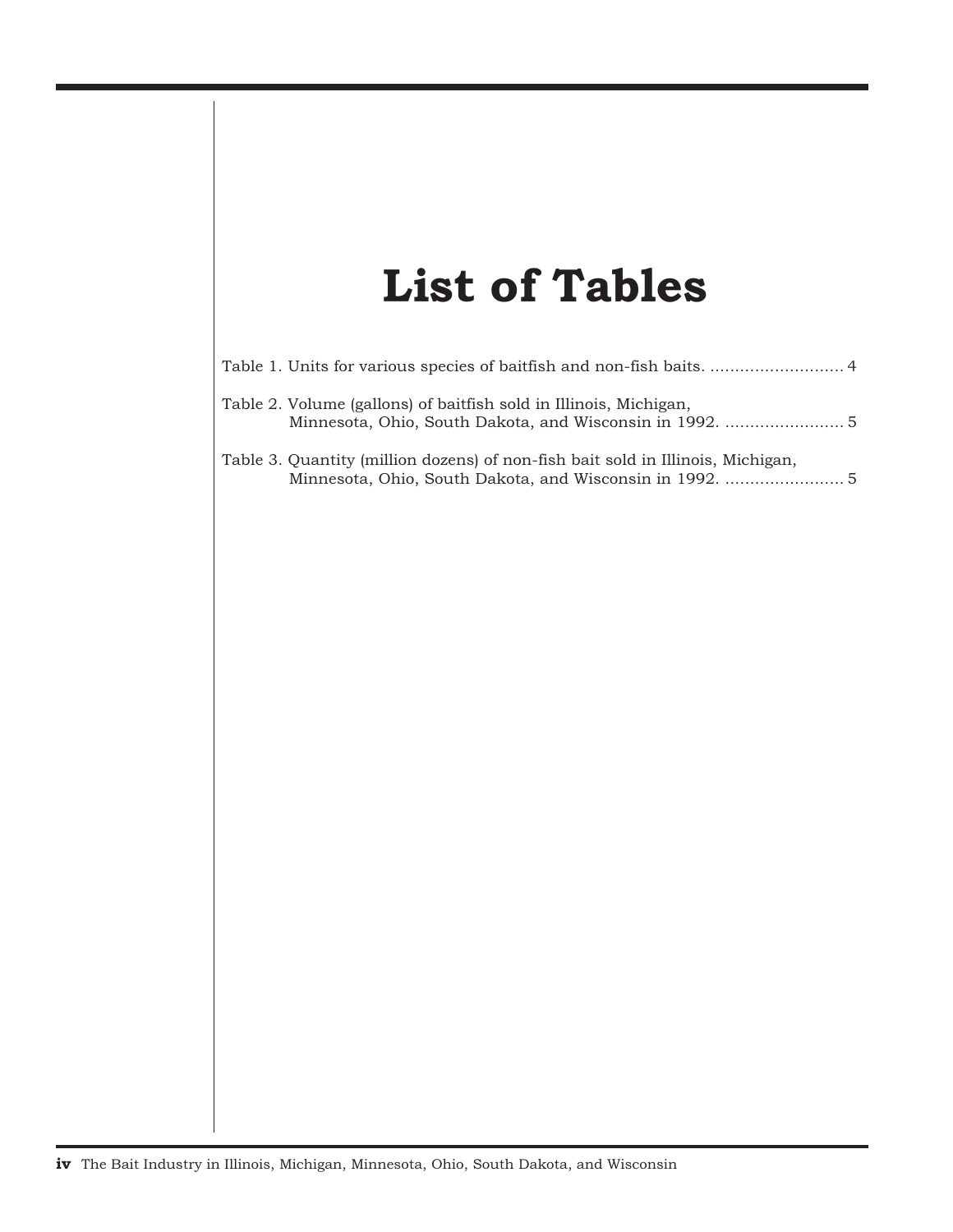### **INTRODUCTION**

This bulletin provides information from a comprehensive survey of the status of the bait industry in the North Central states of Illinois, Michigan, Minnesota, Ohio, South Dakota, and Wisconsin. We supply information on species marketed, state by state estimated quantities of baitfish and non-fish baits sold, and supply shortages. Information in this bulletin should be useful to operating bait dealers and prospective bait wholesaler and retail dealers.

Baitfish and non-fish bait sales are economically important. Cultured baitfish were ranked third in sales in the United States aquaculture industry (Mittlemark et al. 1993) and third in the North Central Region (NCR) behind Salmonidae and Ictaluridae (Hushak 1993). Arkansas has led the nation in aquaculture of baitfish (Hudson 1974). Baitfish cultured in the southern states were reported to have a value of US\$ 56 million in 1987 (Mittelmark et al. 1993). Litvak and Mandrak (1993) considered the bait industry to be worth at least US\$ 1 billion annually in the United States and Canada. In the six states included in this report the value of baitfish and non-fish bait were estimated to be US\$ 254 million in 1992 (Meronek et al., 1997).

Several methods have been employed to obtain accurate information from bait dealers. Warnick (1973) summarized data from a mandatory reporting system in South Dakota, where relicensing depended on annual reporting, and concluded that his bait volume and value estimates were underestimates. However, Peterson and Hennagir (1980) reported good results using a similar method in Minnesota. Van Eeckhout (1976) interviewed dealers but was unable to obtain reliable data in North Dakota. Nielson (1982) in Ohio and West Virginia and Noel and Hubert (1988) in Wyoming used the mail survey methods of Dillman (1978) and considered their estimates of volume and value reliable.

We used a mail survey in 1993 to determine the status of the 1992 live bait industry in the six North Central states. The survey, designed and implemented using Dillman's (1978) system, allowed for strict confidentiality of the results. We took the information reported to us from a sample of retail dealers surveyed and expanded the reported volumes based on the estimated number of active retail dealers in each state. For example, if a state had 100 active retail dealers, and we surveyed 10 of those dealers, we divided 10 into 100 to calculate a multiplier. That multiplier, in this case 10, was then multiplied by the quantities of bait sold that were reported to us in the survey to estimate the total retail sales of bait in each state. The estimated quantities of bait reported here were not adjusted for bias associated with under-reporting or over-reporting; however adjusted values have been reported by Meronek et al. (1997). The terms 'quantity' and 'amount' herein refer to unadjusted estimated totals of baitfish and non-fish bait sold.

Common units of measure in the bait industry in the north central United States are U.S. gallons for baitfish and dozens for non-fish bait. A gallon of minnows would be determined by putting a gallon of water in a bucket calibrated in gallons, then holding the fish in a net in the air to allow excess water to drain before adding the fish to the bucket to bring the level of the contents to the next gallon mark. The number of baitfish in a gallon varies by species and size; estimated number per gallon for various species is provided (Table 1).

### **SPECIES IMPORTANT IN EACH STATE**

Ranked according to quantity sold, the largest amount of baitfish was sold in Minnesota, followed in order by Michigan, Wisconsin, Ohio, Illinois, and South Dakota. Generally the fathead minnow was the most important baitfish species. White suckers were also an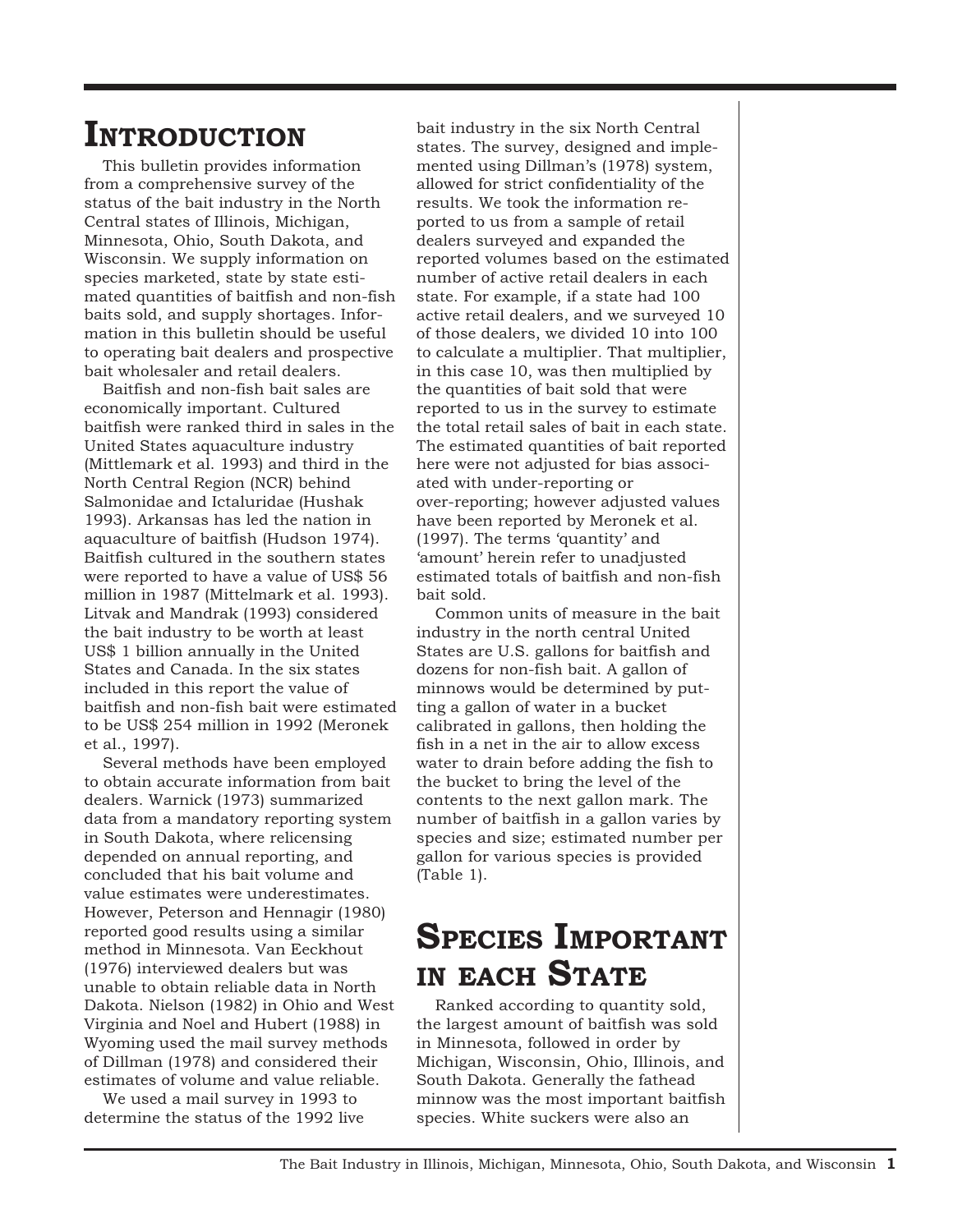important species, but tended to be less important in the more southerly states of Ohio and Illinois. Lake shiners were most important in the Great Lakes states of Ohio, Michigan, Illinois, and Wisconsin; they were less important than river shiners in South Dakota and chubs in Minnesota. Golden shiners ranked

**Table 1. Units for various species of baitfish and non-fish baits.**

| Bait                         | Size<br>(inches) | Number<br>/Gallon | Number<br>/Pound | Misc. Units      |
|------------------------------|------------------|-------------------|------------------|------------------|
| Fish                         |                  |                   |                  | 8.0 pound/gal.   |
| <b>Fathead Minnow</b>        |                  |                   |                  |                  |
| (Pimephales promelas)        | small $(1.5)$    | 5920              | 740              |                  |
|                              | medium (2.0)     | 2400              | 300              |                  |
|                              | large $(2.5)$    | 1200              | 150              |                  |
| <b>White Sucker</b>          |                  |                   |                  |                  |
| (Catostomus commersoni)      | small $(3.0)$    | 944               | 118              |                  |
|                              | medium $(4.5)$   | 248               | 31               |                  |
|                              | large $(5.5)$    | 128               | 16               |                  |
|                              | ex-large (7.0)   | 64                | 8                |                  |
| Golden Shiner                |                  |                   |                  |                  |
| (Notemigonus crysoleucas)    | medium $(3.0)$   | 944               | 118              |                  |
|                              | large $(4.0)$    | 376               | 47               |                  |
|                              | jumbo $(6.0)$    | 90                | 12               |                  |
| Lake Shiner                  |                  |                   |                  |                  |
| (Notropis atherinoides,      | small $(2.5)$    | 1720              | 215              |                  |
| N. hudsonius, N. stramineus) | medium $(3.0)$   | 944               | 118              |                  |
|                              | large $(3.5)$    | 90                | 71               |                  |
|                              |                  |                   |                  |                  |
| <b>Mud Minnow</b>            | (3.5)            | 416               | 52               |                  |
| (Umbra limi)                 |                  |                   |                  |                  |
| Chub                         |                  |                   |                  |                  |
| (Nocomis biguttatus,         | medium $(2.5)$   | 456               | 57               |                  |
| Semotilus atromaculatus)     | large $(3.5)$    | 136               | 17               |                  |
| Rosy Red                     |                  |                   |                  |                  |
| (Pimephales promelas)        | (2.5)            | 1200              | 150              |                  |
| Dace                         |                  |                   |                  |                  |
| (Margariscus margarita,      | (2.5)            | 1200              | 150              |                  |
| Phoxinus eos, P. neogaeus)   |                  |                   |                  |                  |
|                              |                  |                   |                  |                  |
| <b>River Shiner</b>          |                  |                   |                  |                  |
| (Notropis blennius)          | (3.5)            | 598               | 75               |                  |
| Mixed species                | (3.0)            | 672               | 84               |                  |
| Non-Fish                     |                  |                   |                  |                  |
| Leech                        |                  |                   |                  |                  |
| (Nephlopsis obscura)         |                  | 104               | 156              | 13 dozen/pound   |
| Salamander                   |                  |                   |                  |                  |
| (Ambystoma tigrinum)         |                  | 78                |                  |                  |
|                              |                  |                   |                  |                  |
| Crayfish                     |                  |                   |                  |                  |
| (Orconectes spp.)            |                  | 120               | 16               | 7.5 pound/gallon |

among the top three baitfish sold in four of the six states surveyed. Overall, baitfish species such as chubs, mud minnows, and those sold as mixed species were less important.

Ranked according to quantity sold, the largest amount of non-fish bait sold was in Ohio, followed in order by Michigan, Minnesota, Illinois, Wisconsin, and South Dakota. Night crawlers and grubs were ranked in the top three non-fish ts sold in all six states surveyed, as e leeches (except in Michigan where y ranked sixth). Although, crayfish e important species where locally ilable, regulations pertaining to their e are usually complicated, and many lers did not sell them. More difference urred in ranking among states for n-fish than for fish. For the three thern states of Michigan, Wisconsin, Minnesota, whichever non-fish bait ked 1st, 2nd, 3rd, 5th, or 6th in mated amount sold in any one state not have the same rank in either of other states. For the two more southstates of Ohio and Illinois, night wlers ranked 1st in estimated sales in h states, but non-fish baits were not same in all subsequent rankings in o and Illinois.

For non-fish baits the amounts reted here may be an underestimate of actual amount sold. A comparison of estimate with an estimate from a ond method (Meronek et al. 1997) icated our estimate of non-fish bait d may be about 40% too low. The parity is probably due to sales of nonbait by wholesale dealers to n-licensed dealers that were not luded in the survey. A license was not uired by most states to sell some ds of non-fish bait. Businesses selling se kinds of non-fish baits were not luded in the survey because they ld not be identified from lists of nsed dealers. However, the rankings on-fish bait should be accurate even ugh the volumes may be low.

#### **Illinois**

he quantity of fathead minnows sold s about two times that of the second

**2** The Bait Industry in Illinois, Michigan, Minnesota, Ohio, South Dakota, and Wisconsin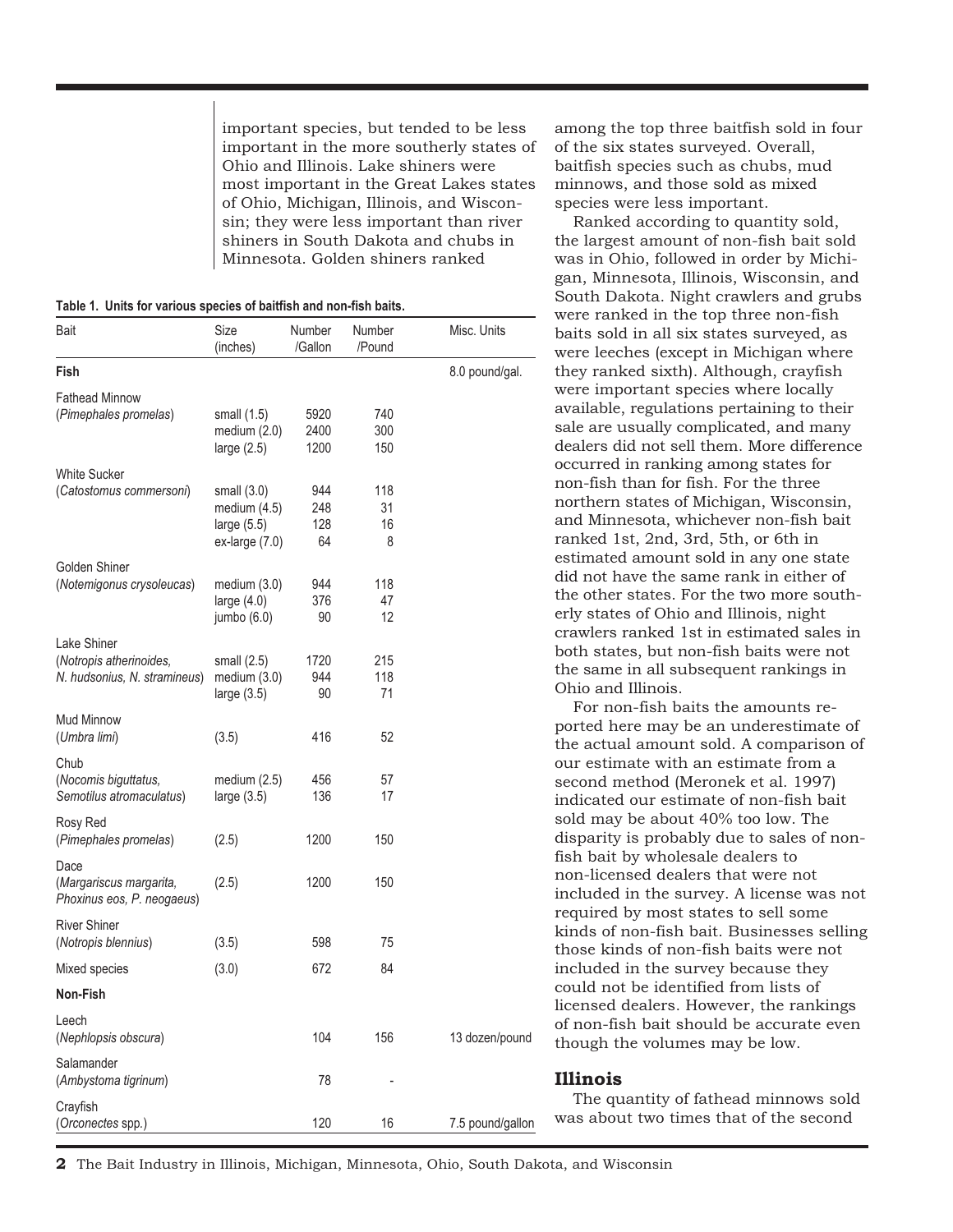| <b>State</b>    | Fathead<br><b>Minnow</b> | White<br>Sucker | Golden<br>Shiner | ∟ake<br>Shiner | Chub   | Mud<br><b>Minnow</b> | River<br>Shiner | Rosy<br>Red | Dace | Mixed<br><b>Species</b> |
|-----------------|--------------------------|-----------------|------------------|----------------|--------|----------------------|-----------------|-------------|------|-------------------------|
| <b>Illinois</b> | 24.973                   | 140             | 11.619           | 2.450          | 596    |                      | 1.225           | 85          |      |                         |
| Michigan        | 24,123                   | 21.533          | 1.913            | 67,938         | 4.756  | 286                  | 6.092           | 347         | 350  |                         |
| Minnesota       | 87.889                   | 40.451          | 10.015           | 8.614          | 16.496 | .372                 | 1.774           | 392         | 903  | 431                     |
| Ohio            | 67.136                   | 674             | 4.812            | 18.022         | 1.182  |                      |                 | 120         |      |                         |
| South Dakota    | 20.568                   | 2.232           | 492              |                |        | -                    | 260             |             |      |                         |
| Wisconsin       | 70.809                   | 11.237          | 9.445            | 3.606          | 1.912  | 103                  | 332             |             | 136  | 346                     |

**Table 2. Volume (gallons) of baitfish sold in Illinois, Michigan, Minnesota, Ohio, South Dakota, and Wisconsin in 1992. Dashes indicate not reported.**

ranked golden shiner (Table 2). Lake shiners ranked third in quantity sold with sales of about one-fifth that of golden shiners.

 White suckers were sold in the lowest quantity of any state surveyed. Generally, white suckers are less available in southern Illinois.

For non-fish baits, night crawlers were first in quantity sold, and grubs were second (Table 3). The third-ranked crickets were the highest of any state surveyed. Leeches ranked fourth in amount sold.

#### **Michigan**

The quantity of lake shiners sold was nearly three times that of fathead minnows, which ranked second in amount sold. The quantity of golden shiners sold was low, perhaps because of a preference for lake shiners by Michigan anglers.

 For non-fish bait, grubs were sold in the largest quantity, followed by night crawlers and mayflies. The other non-fish baits were sold in much smaller quantities.

#### **Minnesota**

The fathead minnow was sold in the largest quantity, twice the amount of second-ranked white suckers. Chubs ranked third followed by golden shiners. Golden shiners are difficult to obtain in

Minnesota because no baitfish can be imported legally. Our rankings differ slightly from Peterson and Hennagir (1980) who reported fathead minnows, white suckers, shiners, chubs, and dace, in decreasing order by amount, were the principal baitfish sold.

For non-fish baits, leeches made up the largest quantity sold. Grubs were second followed by night crawlers. Peterson and Hennagir (1980) indicated that leeches, night crawlers, earthworms, and grubs, in decreasing order by amount, were the most important non-fish bait sold. Our survey indicated in 1992 that grubs were more important than both night crawlers or worms.

#### **Ohio**

The quantity of fathead minnows sold was about four times that of secondranked lake shiners. The golden shiner ranked third. The ranking by quantity is the same as that of Nielsen (1982). However, fathead minnows may have been more important in 1992; the ratio of amount of fathead minnows to shiners sold was 3 to 1, compared with 1.7 to 1 in 1982.

For non-fish baits, the quantity of night crawlers sold was about 11 times that of second-ranked grubs. Leeches and worms tied for third in amount sold.

**Table 3. Quantity (million dozens) of non-fish bait sold in Illinois, Michigan, Minnesota, Ohio, South Dakota, and Wisconsin in 1992. Dashes indicate not reported.**

| <b>State</b>    | Night   |      |       |                          |         |       |      |          |       |                         |
|-----------------|---------|------|-------|--------------------------|---------|-------|------|----------|-------|-------------------------|
|                 | Crawler | Grub | Leech | Cricket                  | Mayfly  | Worm  | Frog | Cravfish |       | Salamander Hellgrammite |
| <b>Illinois</b> | 2.05    | 1.20 | 0.33  | 0.49                     | 0.00008 | 0.30  |      | 0.016    | 0.021 |                         |
| Michigan        | 1.90    | 2.30 | 0.11  | 0.21                     | 1.40    | 0.20  | -    | 0.0072   | -     | 0.0012                  |
| Minnesota       | 0.93    | 1.70 | 2.90  | $\overline{\phantom{m}}$ | -       | 0.11  | -    |          |       |                         |
| Ohio            | 15.70   | 1.30 | 0.49  | 0.096                    | 0.032   | 0.49  | -    | 0.017    |       |                         |
| South Dakota    | 0.29    | 0.02 | 0.03  | $\overline{\phantom{m}}$ | -       | 0.006 |      |          |       |                         |
| Wisconsin       | 0.72    | 0.93 | 0.38  |                          | 0.021   | 0.29  | -    | 0.0025   | -     | 0.0093                  |

The Bait Industry in Illinois, Michigan, Minnesota, Ohio, South Dakota, and Wisconsin **3**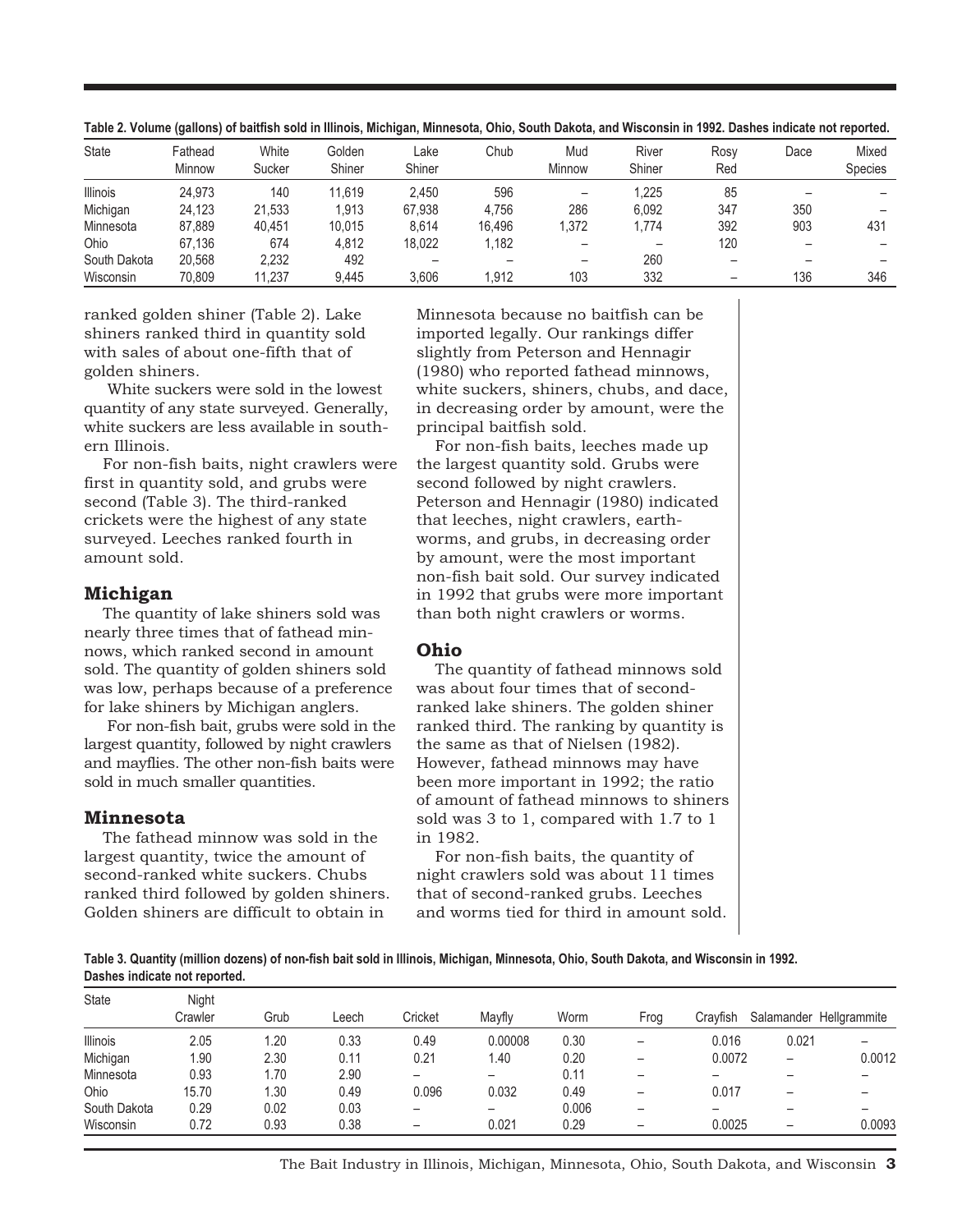#### **South Dakota**

Fathead minnows were sold at about eight times the amount of secondranked white suckers. Golden shiners and river shiners were the only other baitfish reported sold in South Dakota. Our rankings are the same as those of Gourneau and Hanten (1987) who reported minnows, presumably fathead minnows, were first and white suckers, which were referred to as chubs in South Dakota, ranked second. It appears that the amount of baitfish sold has increased since their survey; Gourneau and Hanten (1987) reported 15,162 gallons of minnows and 1,596 gallons of white suckers sold in South Dakota, whereas our data indicated 20,568 gallons of fathead minnows and 2,232 gallons of white suckers were sold in 1992.

Night crawlers were first in quantity of non-fish baits sold at about 10 times that of second-ranked leeches. Grubs, third and worms, fourth, were the only other non-fish bait reported sold.

Carlson and Berry (1990) reported that salamanders from the wetlands of eastern South Dakota had a wholesale value of about \$233/ha. South Dakota retail dealers failed to report sales of salamanders; however, it appears that they were used as bait because wholesale dealers in our survey reported selling 534 dozen salamanders.

#### **Wisconsin**

The fathead minnow was sold in the largest quantity, six times the amount of the second-ranked white sucker. Golden shiners ranked a close third. Threinen (1982) reported, in order of decreasing importance, fathead minnows, golden shiners, creek chubs, white suckers, emerald shiners, and other species (dace, shiners) as important baitfish in Wisconsin. It appears that white suckers and lake shiners (which include the emerald shiner) are now important baitfish in Wisconsin.

Grubs made up the largest quantity of non-fish bait sold. Threinen (1982) reported that non-fish baits sold in Wisconsin, in decreasing order of impor-

tance, were crayfish, hellgrammites, mayflies, leeches, night crawlers, worms, grubs, and frogs. These rankings are markedly different; his top three nonfish baits were of low relative importance in our survey.

### **BAITFISH SUPPLY SHORTAGES**

The supply of bait shifts seasonally and annually, but the demand for popular baits remains relatively steady. A shift in bait supply usually produces a shift in wholesale price, e.g., large supplies translate into low wholesale prices, but not necessarily changes in retail prices. Frost and Trial (1993) found relatively stable retail prices even when wholesale supplies and prices changed in a 7-year study in Maine.

#### **Fathead minnow**

The peak mean shortages of the fathead minnow, averaged for the six states, were in March and summer. However, Illinois, Michigan, Minnesota, and South Dakota bait dealers reported an additional shortage during April; South Dakota was the only state where a large shortage occurred November– March.

Typically, fathead minnows were harvested from shallow ponds and lakes in Michigan, Minnesota, South Dakota, and Wisconsin throughout summer. Shortage of fathead minnows in March and April occurs near the start of spring fishing in the six states, when rivers may be free of ice, but lakes in the northern states may still have ice cover, hampering harvest of minnows. Some wholesaler dealers seined their holding ponds underneath the ice or purchased fathead minnows from southern states. Summer shortages coincide with high summer angling activity and demand in the NCR. The November to March shortage in South Dakota suggests that those dealers rely heavily on bait they harvest from the wild.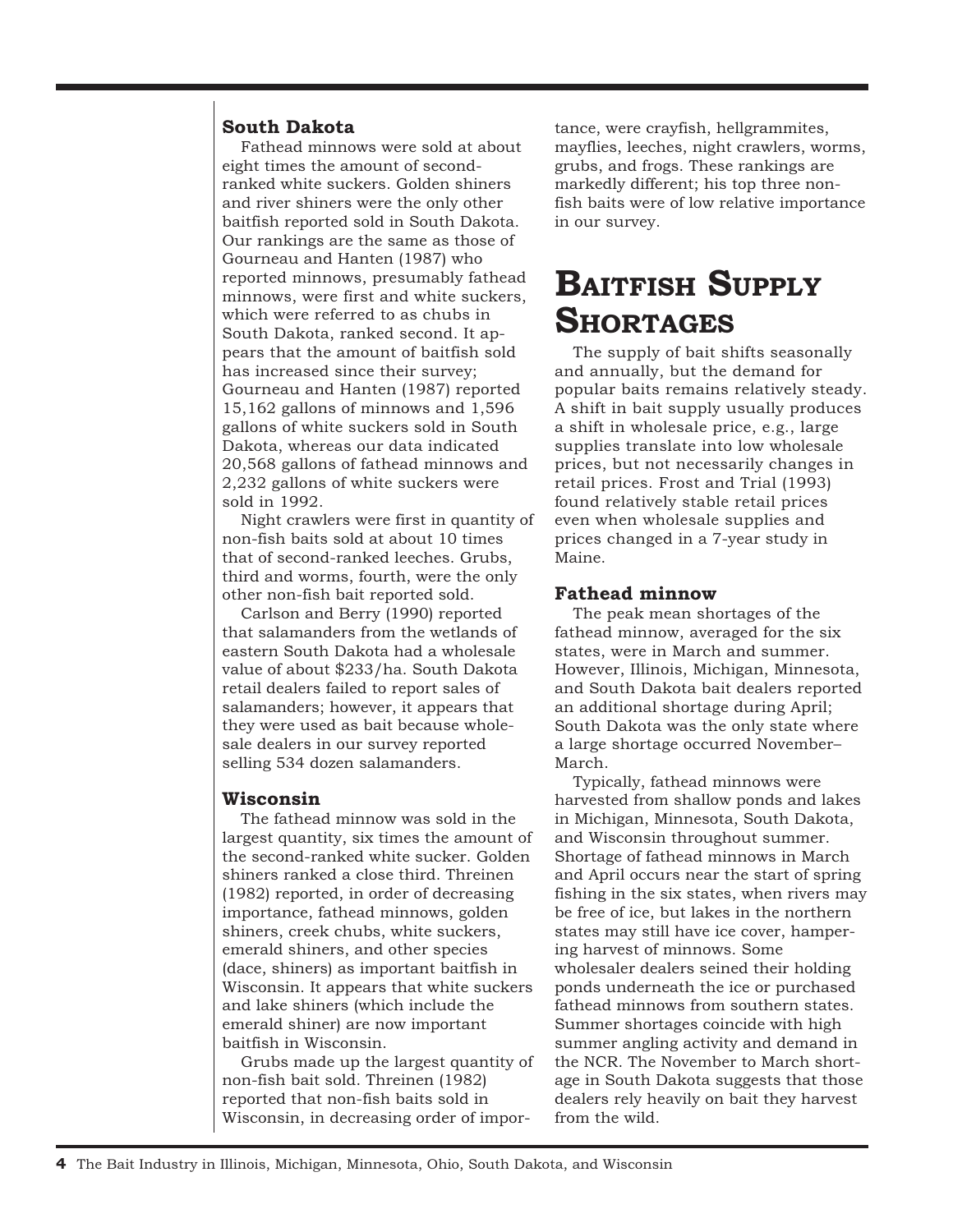#### **Lake shiners**

The mean shortage of lake shiners occurred from June through September, peaking in July and August. Michigan and Ohio bait dealers reported the greatest shortages in July and August and substantial shortages in other months. In Michigan lake shiners were the baitfish most desired by anglers; many retailers did not sell the fathead minnow, which was popular in other NCR states. Ohio anglers had a similar preference for lake shiners although Ohio River anglers used a large volume of fathead minnows. Minnesota dealers reported a year-round shortage of lake shiners, probably a reflection of the restriction on importation of baitfish into Minnesota.

#### **White sucker**

White suckers were mainly in short supply in the six states from May to August. Minnesota bait dealers reported the greatest shortage of white suckers probably because of their popularity and the prohibition of imported baitfish.

#### **Golden shiner**

The peak mean shortage of golden shiners was in August. Minnesota bait dealers reported the largest shortage probably because of a restriction on importing baitfish. Shortage at any time in Minnesota, Michigan, and Wisconsin is probably a result of the popularity of this baitfish. Shortages of golden shiners in summer can also be attributable to transportation difficulties. Many wholesale dealers stop hauling golden shiners from Arkansas after March because stress from high temperature combined with handling reduces their survival rate.

#### **Chubs**

The peak mean shortage of chubs appeared to occur in March. South Dakota bait dealers reported the largest part of this shortage. However, South Dakota bait dealers may have been expressing a need for white suckers, which are commonly called chubs in South Dakota. Michigan and Minnesota reported a shortage throughout the year, and Wisconsin reported a shortage from October to April.

The chub in short supply in Minnesota probably was the hornyhead chub, which was a popular baitfish commonly sold as the 'redtail chub'. In Michigan and Wisconsin the creek chub probably constituted the largest part of the shortage. These species are not available from bait aquaculturists; the supply depends on harvest from the wild.

#### **River shiners**

The peak mean shortage of river shiners was in April. South Dakota bait dealers were responsible for a large part of the reported shortage. River shiners were in short supply throughout the year in Michigan and Minnesota. River shiners are supplied exclusively through harvest from the wild.

#### **Dace**

The peak mean shortage of dace was from June to August with bait dealers in Michigan and Minnesota responsible for the reported shortage. The finescale dace and the pearl dace probably constituted a large part of the reported shortage. These species were sold together as the rainbow chub. The northern redbelly dace probably was not part of the shortage because it was usually harvested incidentally with the fathead minnow and sold as a fathead minnow.

#### **Rosy red**

The rosy red (a cultured red phase of the fathead minnow) is available from aquaculturists. Rosy reds were reported in short supply at various times of the year in Illinois, Michigan, and Minnesota. Minnesota bait dealers used the largest volume of rosy reds.

#### **Mud minnow**

The peak mean shortage for the mud minnow was from July to September. Illinois and Wisconsin bait dealers were responsible for most of the reported shortage. Minnesota bait dealers reported a shortage throughout the year. The mud minnow was exclusively harvested from the wild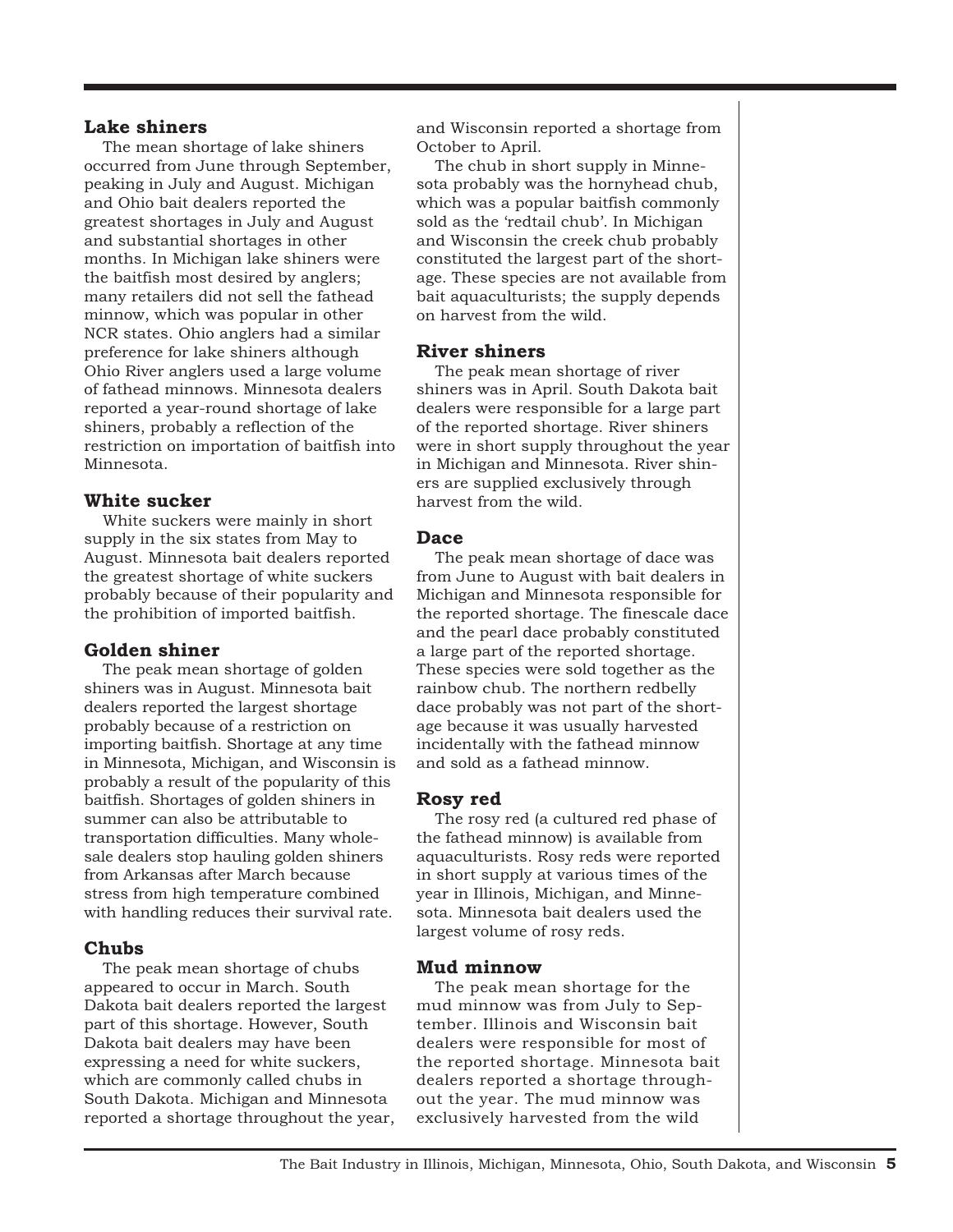and was not commonly sold by retailers in the six states.

#### **Mixed baitfish**

No peak shortage was evident for mixed baitfish. The largest shortage was reported by Michigan bait dealers from October to April. Minnesota bait dealers reported a uniform shortage throughout the year; Ohio dealers reported a shortage in August. Because a variety of baitfish are sold as mixed bait, it is difficult to determine the cause of the shortage. Presumably, a shortage will occur in a year when the overall baitfish supply is low.

#### **Night crawlers**

Peak mean shortages of night crawlers were in January, February, and August. South Dakota bait dealers did not report shortage in August but were responsible for most of the January-February reported shortage. It appeared that a large quantity of night crawlers was imported to the NCR from Canada; bait dealers indicated the importance of the Canadian night crawler market to the United States.

#### **Grubs**

Ohio bait dealers appeared to have the greatest shortage of grubs with the most need in January, February, and July. Illinois bait dealers reported a small shortage throughout the year.

#### **Leeches**

Leeches were commonly in demand from August to April. All states but Michigan and Minnesota reported substantial shortages in late winter and spring. Substantial shortages varied for the months August-December in the six states. Shortage of leeches probably occurs in the colder months because they are not available for harvest from the wild when waters are frozen. Shortages in late summer occur because adult leeches spawn and die ending a 2-year life cycle, and 1-year old leeches that remain are not at a desirable size for harvest.

#### **Worms**

The peak mean shortage for worms was in August. Michigan and Ohio bait dealers reported the largest part of this shortage. A reported shortage in winter in Wisconsin may be related to use of worms by anglers fishing through the ice.

#### **Mayflies**

Shortage of mayflies was greatest in summer, with Michigan bait dealers reporting the largest part of the shortage. Minnesota and Wisconsin bait dealers reported some shortage throughout the year. Shortage of mayflies in Michigan and Wisconsin may be influenced by regulations that prohibit harvest of mayflies from trout streams.

#### **Crickets**

Crickets were reported to be in short supply only in two states: in Illinois (November–March) and in Michigan (June–December). Crickets were sold by Michigan retailers, but wholesale dealers indicated in interviews that a large portion were sold to bait dealers in states other than the six included in this report. Michigan wholesale dealers reported a large portion of the shortage. We presume these wholesale dealers were selling crickets to dealers in Ohio and Indiana, where a retail market existed. In Illinois a large retail market existed, and crickets were sold to local retailers by wholesaler dealers.

#### **Salamanders**

Ohio bait dealers reported shortage of salamanders from May to September, and those in Illinois reported a shortage in April. Few dealers reported selling salamanders.

#### **Crayfish**

The peak mean shortage for crayfish was in April and May. Illinois bait dealers reported a substantial shortage from November to May, and South Dakota dealers, during summer. Shortage of crayfish in Illinois, South Dakota, and Ohio may be attributable to unrestrictive regulations on the use of crayfish as bait (Meronek et al. 1995). Live crayfish were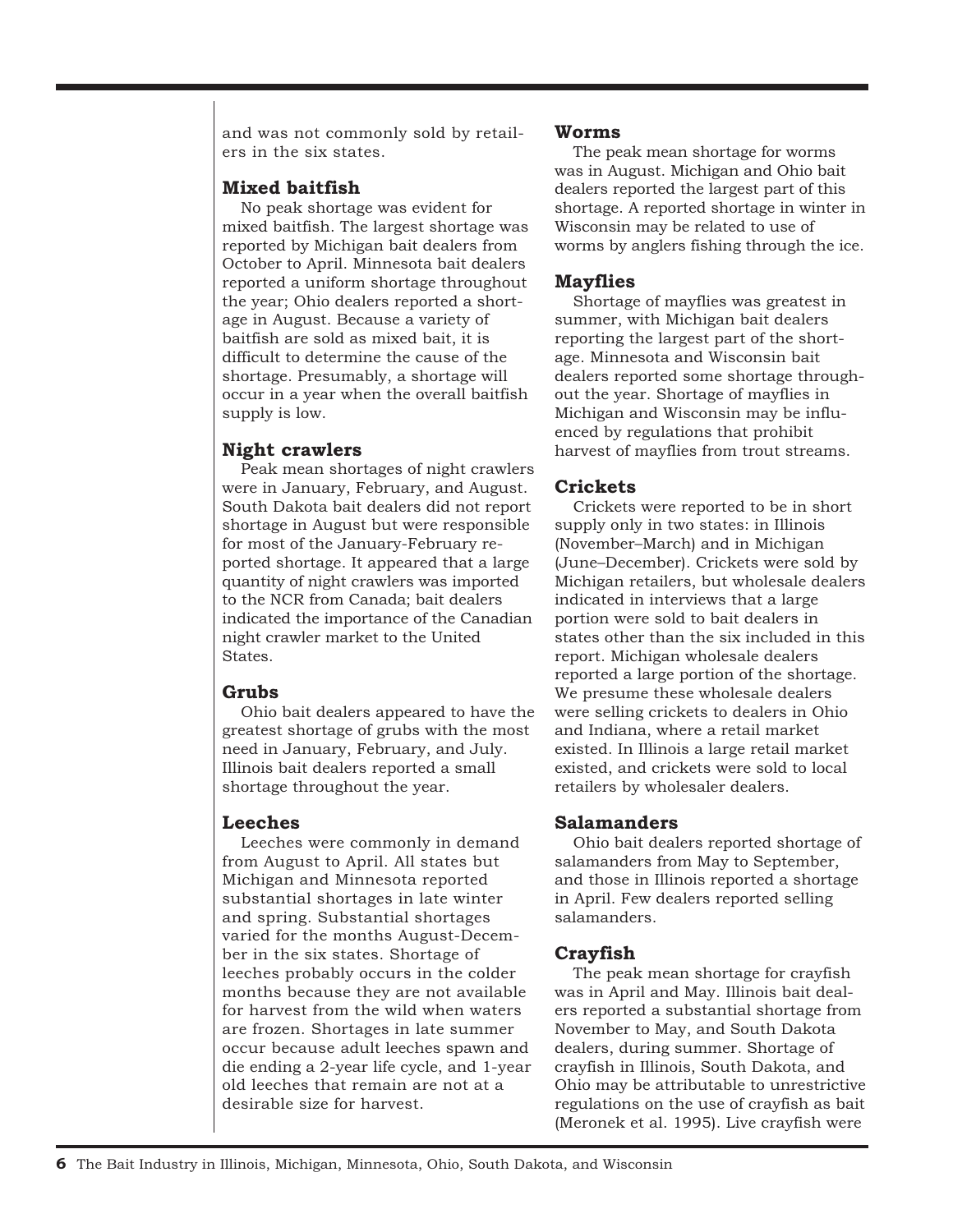legal as bait in these states, and dealers wanted to sell them. In Michigan and Wisconsin use of hard-shell live crayfish as bait was prohibited. Soft shell crayfish were allowed as bait in Michigan, but many dealers felt the work required to obtain them was not worth the profit.

#### **Frogs**

Shortage of frogs was reported only in Minnesota and South Dakota, and mainly from April to August. Frogs were not sold in large volume in the six states, and Minnesota was the only state where we interviewed a dealer selling frogs.

#### **Hellgrammites**

Shortage of hellgrammites was reported only in Michigan and Wisconsin, mainly from July to October but throughout the year in Wisconsin. Hellgrammites were not a common bait in any of the states. Only one bait dealer in Wisconsin sold a large volume of hellgrammites.

### **ACKNOWLEDGMENTS**

We thank the bait dealers who provided advice and information for the survey. Cooperators of the Wisconsin Cooperative Fishery Research Unit are the Biological Resources Division of the U.S. Geological Survey, the Wisconsin Department of Natural Resources, and the University of Wisconsin in Stevens Point.

## **LITERATURE CITED**

- Hushak, L.J. 1993. North Central Regional Aquaculture. North Central Regional Aquaculture Industry Situation and Outlook Report, published at Iowa State University, Ames, IA.
- Carlson, B.C., and C.R. Berry. 1990. Population size and economic value of aquatic bait species in palustrine wetlands of eastern South Dakota. Prairie Naturalist 22:119-128.
- Dillman, D.A. 1978. Mail and telephone surveys: the total design method. John Wiley and Sons, New York.
- Frost, F.O. and J.G. Trial. 1993. Factors affecting baitfish supply and retail prices paid by Maine anglers. North American Journal of Fisheries Management 13:586-593.
- Gourneau J. and R.L. Hanten. 1987. South Dakota baitfish harvest: summary 1986. Progress Report, Dingell-Johnson Project F-21-R-22, Study No. 1, Job 2, South Dakota Department of Game, Fish and Parks, Pierre.
- Hudson, S. 1974. Minnow farming, an American enterprise, then, now, and the future. Catfish Farmer and World Aquaculture News 6(1):31-32, 37-38.
- Litvak, M.K., and N.E. Mandrak. 1993. Ecology of freshwater baitfish use in Canada and the United States. Fisheries 18(12):6-13.
- Meronek, T.G., F.A. Copes, and D.W. Coble. 1995. A summary of bait regulations in the north central United States. Fisheries 20(11):16-23.
- Meronek, T.G., F.A. Copes, and D.W. Coble. 1997. A survey of the bait industry in the north central region the United States. North American Journal of Fisheries Management 17:703-711.
- Mittelmark,J., J. Skurla, D. Landkamer, and A. Kapuscinski. 1993. Economic analysis of baitfish culture in Minnesota. Publication A13. Minnesota Sea Grant, Saint Paul.
- Nielsen, L.A. 1982. The bait-fish industry in Ohio and West Virginia with special reference to the Ohio River sport fishery. North American Journal of Fisheries Management 2:232-238.
- Noel, L.E., and W.A. Hubert. 1988. Harvest and sale of baitfish in Wyo-